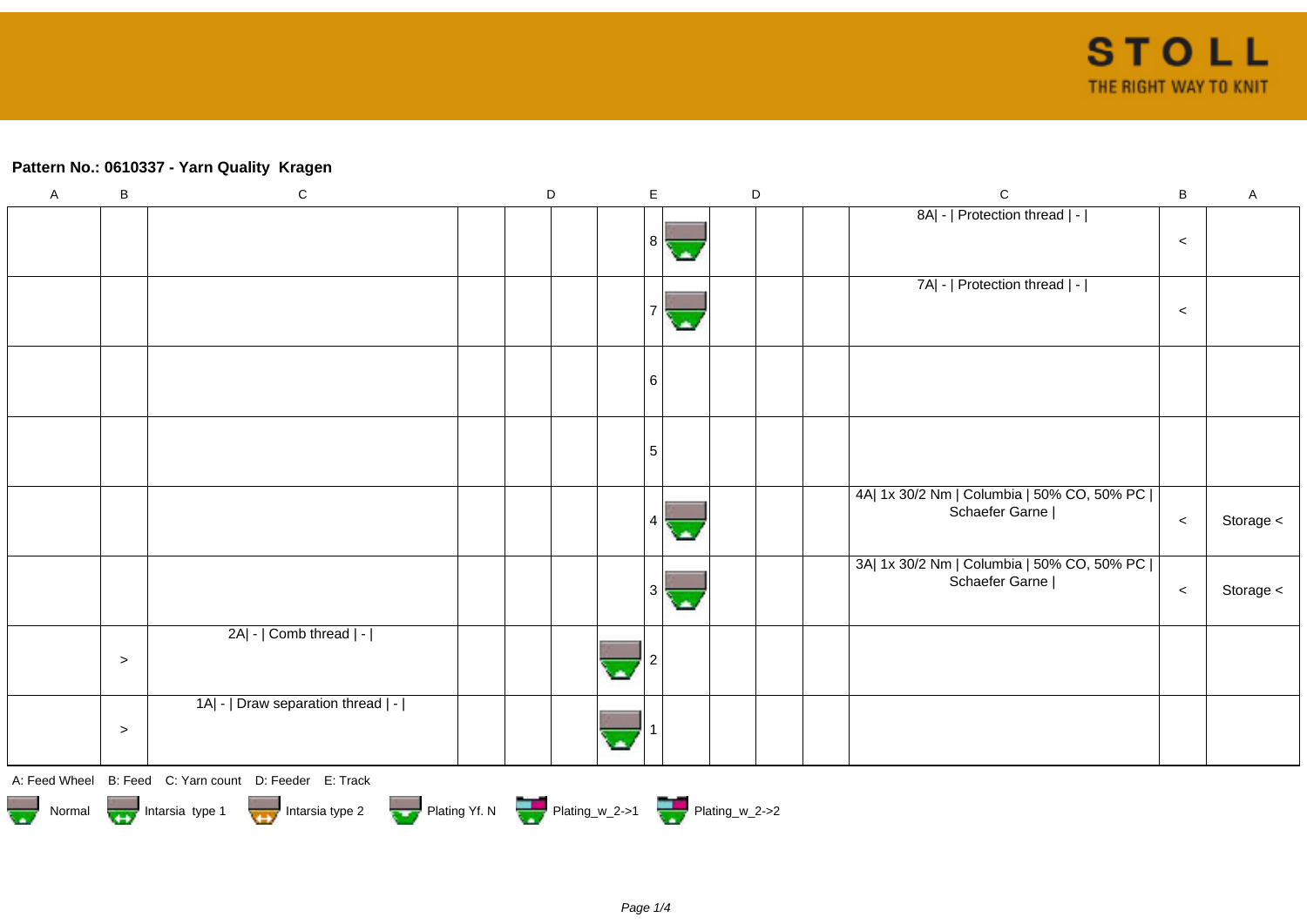## **Pattern No.: 0610337 - Yarn Quality V-Teil(e)**

| $\boldsymbol{\mathsf{A}}$ | B         | ${\bf C}$                                                                                | D |          | $\mathsf E$    |    | $\mathsf D$ | $\mathbf C$                                | $\sf B$ | $\mathsf A$ |
|---------------------------|-----------|------------------------------------------------------------------------------------------|---|----------|----------------|----|-------------|--------------------------------------------|---------|-------------|
|                           |           |                                                                                          |   |          |                |    |             | 8A  -   Protection thread   -              |         |             |
|                           |           |                                                                                          |   |          | 8 <sup>1</sup> | ۱A |             |                                            | $\,<$   |             |
|                           |           |                                                                                          |   |          |                |    |             |                                            |         |             |
|                           |           | 7A  -   Protection thread   -                                                            |   |          |                |    |             |                                            |         |             |
|                           | $\, > \,$ |                                                                                          |   |          |                |    |             |                                            |         |             |
|                           |           |                                                                                          |   |          |                |    |             |                                            |         |             |
|                           |           | 6A  1x 30/2 Nm   Columbia   50% CO, 50% PC  <br>Schaefer Garne                           |   |          |                |    |             |                                            |         |             |
| Storage >                 | $\,>$     |                                                                                          |   | $\Delta$ | 6              |    |             |                                            |         |             |
|                           |           |                                                                                          |   |          |                |    |             |                                            |         |             |
|                           |           |                                                                                          |   |          |                |    |             |                                            |         |             |
|                           |           |                                                                                          |   |          | $\sqrt{5}$     |    |             |                                            |         |             |
|                           |           |                                                                                          |   |          |                |    |             |                                            |         |             |
|                           |           |                                                                                          |   |          |                |    |             |                                            |         |             |
|                           |           |                                                                                          |   |          | 4              |    |             |                                            |         |             |
|                           |           |                                                                                          |   |          |                |    |             | 3A  1x 30/2 Nm   Columbia   50% CO, 50% PC |         |             |
|                           |           |                                                                                          |   |          |                |    |             | Schaefer Garne                             |         |             |
|                           |           |                                                                                          |   |          | 3              | С. |             |                                            | $\,<$   | Storage <   |
|                           |           | 2A  -   Comb thread   -                                                                  |   |          |                |    |             |                                            |         |             |
|                           |           |                                                                                          |   |          |                |    |             |                                            |         |             |
|                           | $\, >$    |                                                                                          |   |          |                |    |             |                                            |         |             |
|                           |           | 1A  -   Draw separation thread   -                                                       |   |          |                |    |             |                                            |         |             |
|                           |           |                                                                                          |   |          |                |    |             |                                            |         |             |
|                           | $\, > \,$ |                                                                                          |   |          |                |    |             |                                            |         |             |
|                           |           |                                                                                          |   |          |                |    |             |                                            |         |             |
|                           |           | A: Feed Wheel B: Feed C: Yarn count D: Feeder E: Track                                   |   |          |                |    |             |                                            |         |             |
|                           |           | Plating Yf. N Plating_w_2->1 Plating_w_2->2<br>Normal Intarsia type 1<br>Intarsia type 2 |   |          |                |    |             |                                            |         |             |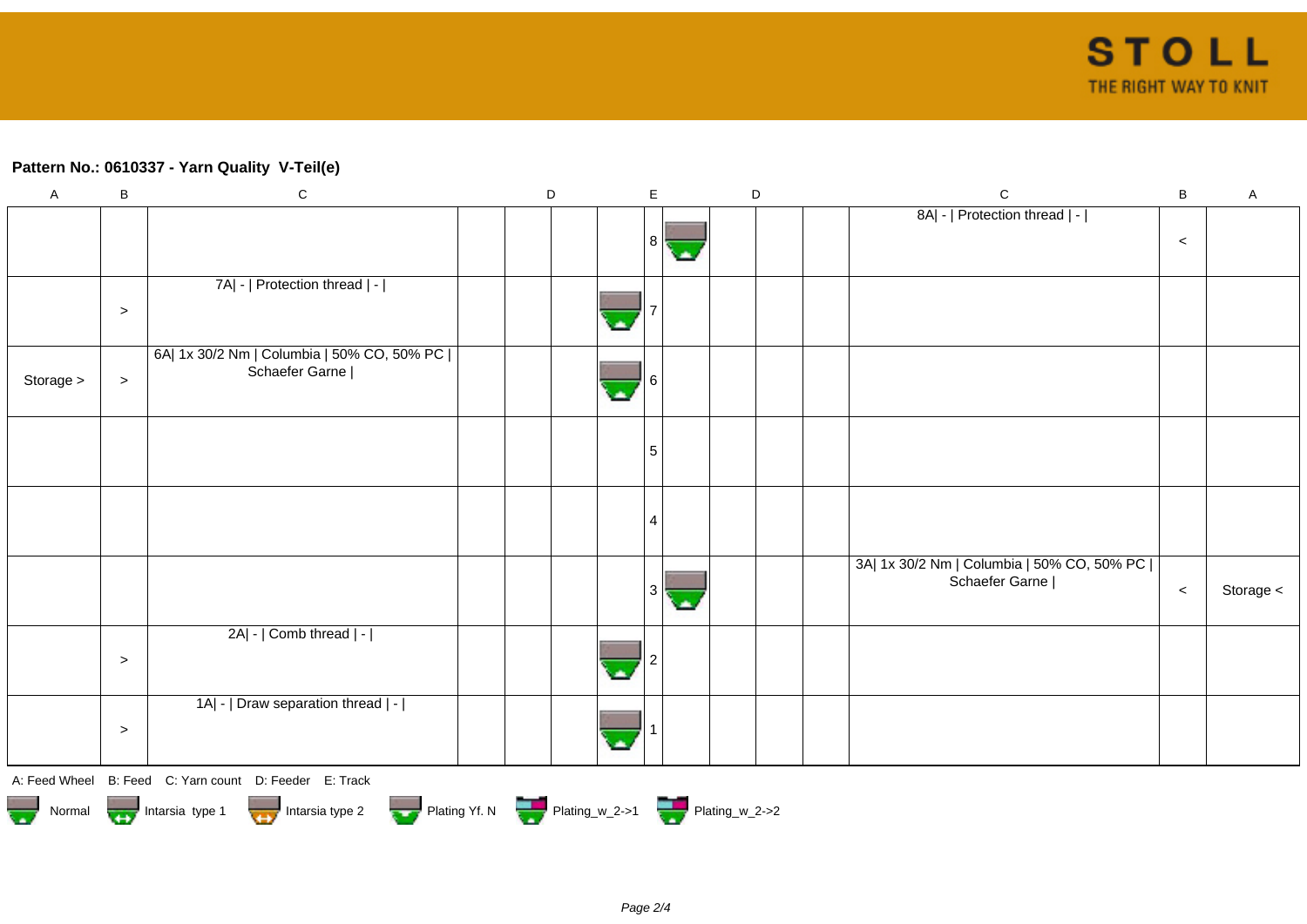## **Pattern No.: 0610337 - Yarn Quality R-Teil(e)**

| $\overline{A}$ | $\sf B$                                                                            | ${\bf C}$                                              |  | $\mathsf D$ |  |  | $\mathsf E$     |  |  | $\mathsf D$ |  | $\mathbf C$                                                    | $\, {\bf B}$ | $\mathsf A$ |
|----------------|------------------------------------------------------------------------------------|--------------------------------------------------------|--|-------------|--|--|-----------------|--|--|-------------|--|----------------------------------------------------------------|--------------|-------------|
|                |                                                                                    |                                                        |  |             |  |  |                 |  |  |             |  | 8A  -   Protection thread   -                                  |              |             |
|                |                                                                                    |                                                        |  |             |  |  | -8 I            |  |  |             |  |                                                                | $\,<$        |             |
|                |                                                                                    |                                                        |  |             |  |  |                 |  |  |             |  |                                                                |              |             |
|                |                                                                                    |                                                        |  |             |  |  | 7               |  |  |             |  |                                                                |              |             |
|                |                                                                                    |                                                        |  |             |  |  |                 |  |  |             |  |                                                                |              |             |
|                |                                                                                    |                                                        |  |             |  |  | 6               |  |  |             |  |                                                                |              |             |
|                |                                                                                    |                                                        |  |             |  |  |                 |  |  |             |  |                                                                |              |             |
|                |                                                                                    |                                                        |  |             |  |  | $5\phantom{.0}$ |  |  |             |  |                                                                |              |             |
|                |                                                                                    |                                                        |  |             |  |  |                 |  |  |             |  |                                                                |              |             |
|                |                                                                                    |                                                        |  |             |  |  | 4               |  |  |             |  |                                                                |              |             |
|                |                                                                                    |                                                        |  |             |  |  |                 |  |  |             |  | 3A  1x 30/2 Nm   Columbia   50% CO, 50% PC  <br>Schaefer Garne |              |             |
|                |                                                                                    |                                                        |  |             |  |  | 3               |  |  |             |  |                                                                | $\,<$        | Storage $<$ |
|                |                                                                                    | 2A  -   Comb thread   -                                |  |             |  |  |                 |  |  |             |  |                                                                |              |             |
|                | $\, >$                                                                             |                                                        |  |             |  |  |                 |  |  |             |  |                                                                |              |             |
|                |                                                                                    | 1A  -   Draw separation thread   -                     |  |             |  |  |                 |  |  |             |  |                                                                |              |             |
|                | $\, >$                                                                             |                                                        |  |             |  |  |                 |  |  |             |  |                                                                |              |             |
|                |                                                                                    | A: Feed Wheel B: Feed C: Yarn count D: Feeder E: Track |  |             |  |  |                 |  |  |             |  |                                                                |              |             |
|                | Normal Intarsia type 1 Intarsia type 2 Plating Yf. N Plating w_2->1 Plating_w_2->2 |                                                        |  |             |  |  |                 |  |  |             |  |                                                                |              |             |